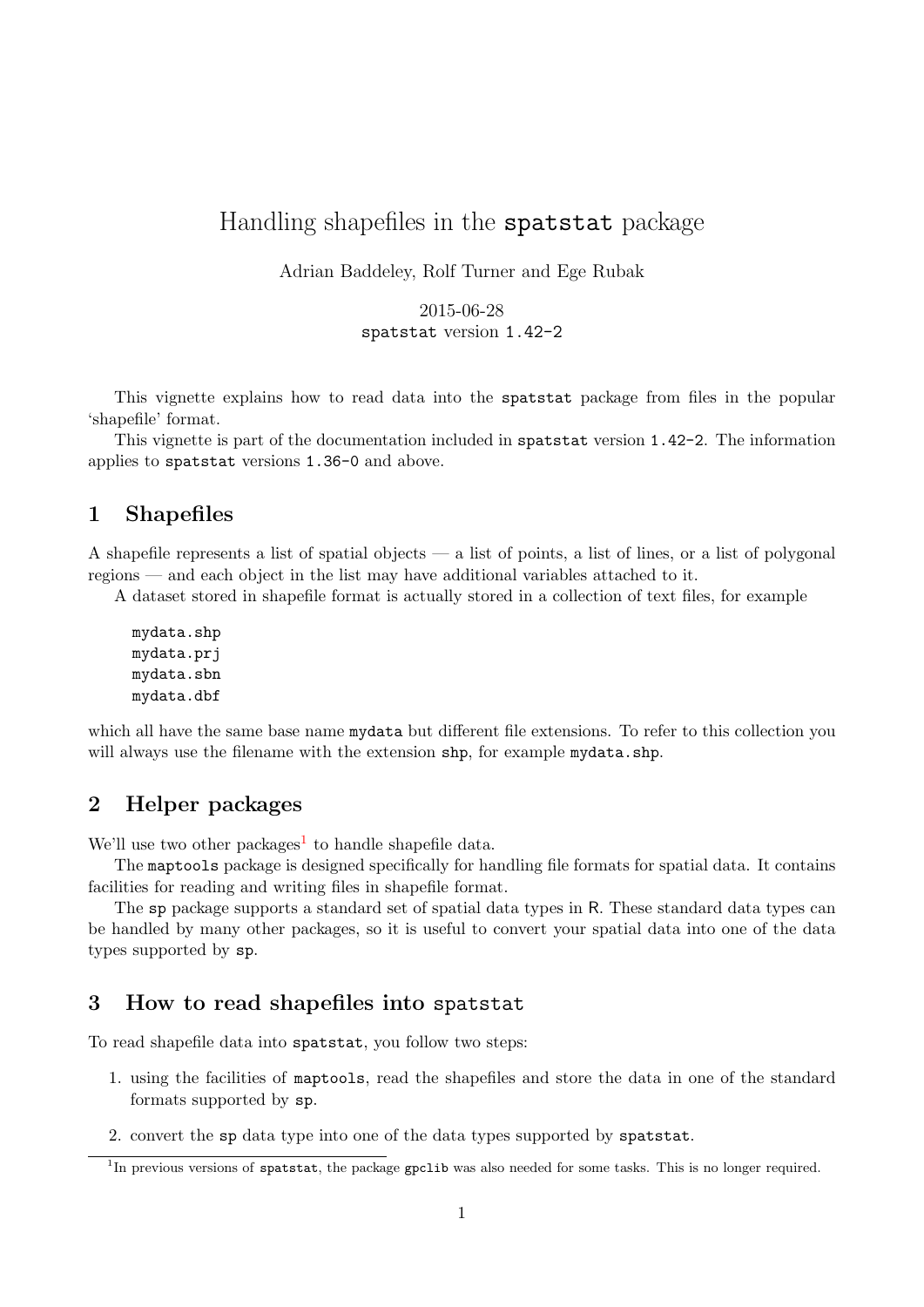## 3.1 Read shapefiles using maptools

Here's how to read shapefile data.

- 1. ensure that the package maptools is installed. You will need version 0.7-16 or later.
- 2. start R and load the package:

```
> library(maptools)
```
3. read the shapefile into an object in the sp package using readShapeSpatial, for example

```
> x <- readShapeSpatial("mydata.shp")
```
4. To find out what kind of spatial objects are represented by the dataset, inspect its class:

```
> class(x)
```
The class may be either SpatialPoints indicating a point pattern, SpatialLines indicating a list of polygonal lines, or SpatialPolygons indicating a list of polygons. It may also be SpatialPointsDataFrame, SpatialLinesDataFrame or SpatialPolygonsDataFrame indicating that, in addition to the spatial objects, there is a data frame of additional variables. The classes SpatialPixelsDataFrame and SpatialGridDataFrame represent pixel image data.

Here are some examples, using the example shapefiles supplied in the maptools package itself.

```
> setwd(system.file("shapes", package="maptools"))
```

```
> baltim <- readShapeSpatial("baltim.shp")
```

```
> columbus <- readShapeSpatial("columbus.shp")
```
- > fylk <- readShapeSpatial("fylk-val.shp")
- > class(baltim)
- [1] "SpatialPointsDataFrame"
- > class(columbus)
- [1] "SpatialPolygonsDataFrame"

```
> class(fylk)
```

```
[1] "SpatialLinesDataFrame"
```
### 3.2 Convert data to spatstat format

To convert the dataset to an object in the spatstat package, the procedure depends on the type of data, as explained below.

## 3.2.1 Objects of class SpatialPoints

An object x of class SpatialPoints represents a spatial point pattern. Use  $as(x, "ppp")$  or  $as.ppp(x)$ to convert it to a spatial point pattern in spatstat.

The window for the point pattern will be taken from the bounding box of the points. You will probably wish to change this window, usually by taking another dataset to provide the window information. Use  $\lceil \text{ppp} \rceil$  to change the window: if X is a point pattern object of class "ppp" and W is a window object of class "owin", type

 $> X < - X[W]$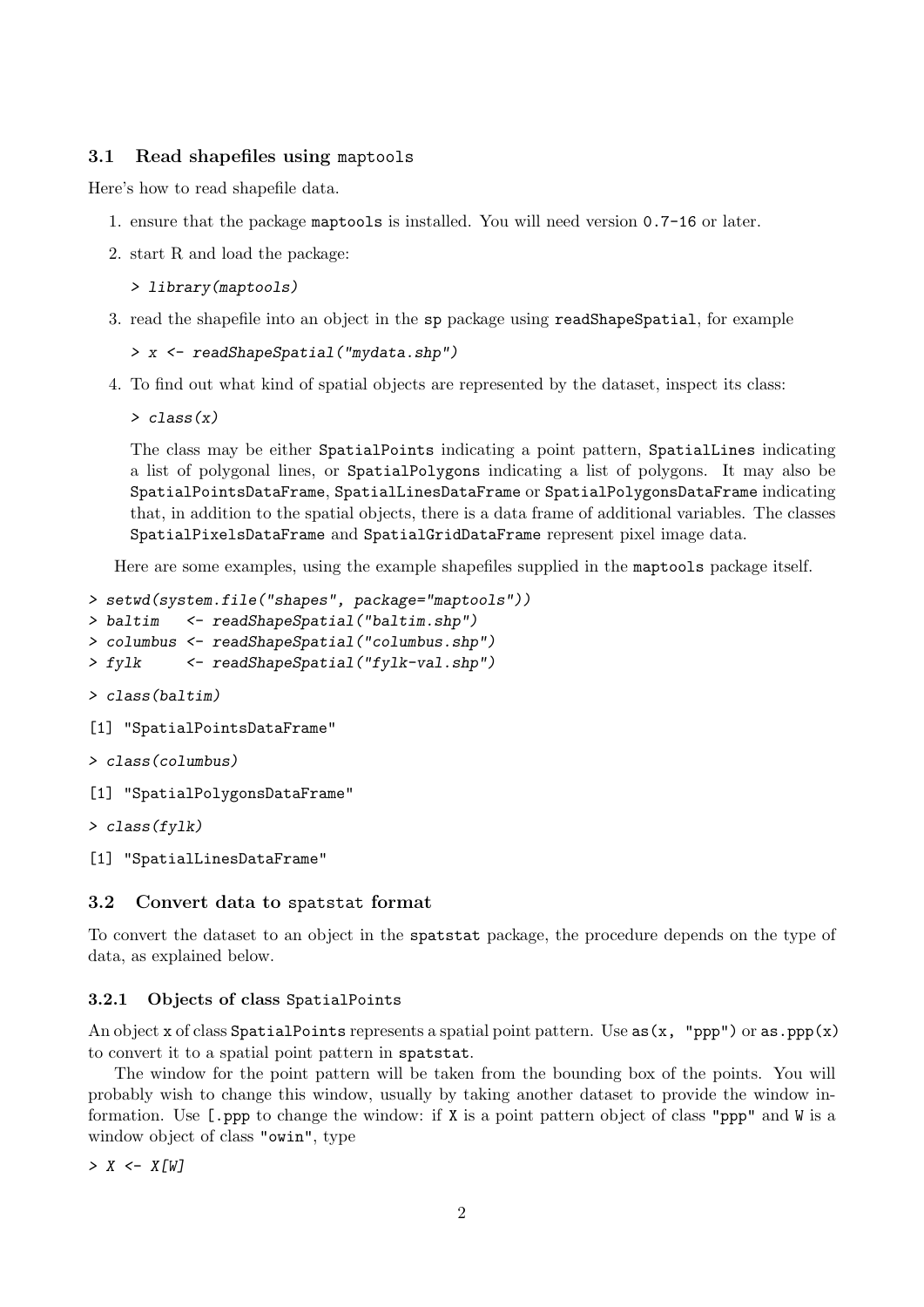#### 3.2.2 Objects of class SpatialPointsDataFrame

An object x of class SpatialPointsDataFrame represents a pattern of points with additional variables ('marks') attached to each point. It includes an object of class SpatialPoints giving the point locations, and a data frame containing the additional variables attached to the points.

Use  $as(x, "ppp")$  or  $as.ppp(x)$  to convert an object x of class SpatialPointsDataFrame to a spatial point pattern in spatstat. In this conversion, the data frame of additional variables in x will become the marks of the point pattern z.

 $> y \leftarrow as(x, "ppp")$ 

Before the conversion you can extract the data frame of auxiliary data by  $df \leq -x\theta$  data or df  $\leq$  slot(x, "data"). After the conversion you can extract these data by df  $\leq$  marks(y). For example:

> balt <- as(baltim, "ppp") > bdata <- slot(baltim, "data")

#### 3.2.3 Objects of class SpatialLines

A "line segment" is the straight line between two points in the plane.

In the spatstat package, an object of class psp ("planar segment pattern") represents a pattern of line segments, which may or may not be connected to each other (like matches which have fallen at random on the ground).

In the sp package, an object of class SpatialLines represents a list of lists of connected curves, each curve consisting of a sequence of straight line segments that are joined together (like several pieces of a broken bicycle chain.)

So these two data types do not correspond exactly.

The list-of-lists hierarchy in a SpatialLines object is useful when representing internal divisions in a country. For example, if USA is an object of class SpatialLines representing the borders of the United States of America, then USA@lines might be a list of length 52, with USA@lines[[i]] representing the borders of the i-th State. The borders of each State consist of several different curved lines. Thus USA@lines[[i]]@Lines[[j]] would represent the jth piece of the boundary of the i-th State.

If x is an object of class SpatialLines, there are several things that you might want to do:

1. collect together all the line segments (all the segments that make up all the connected curves) and store them as a single object of class psp.

To do this, use  $as(x, "psp")$  or  $as.psp(x)$  to convert it to a spatial line segment pattern.

2. convert each connected curve to an object of class psp, keeping different connected curves separate.

To do this, type something like the following:

#### > out <- lapply(x@lines, function(z) { lapply(z@Lines, as.psp) })

The result will be a list of lists of objects of class psp. Each one of these objects represents a connected curve, although the spatstat package does not know that. The list structure will reflect the list structure of the original SpatialLines object x. If that's not what you want, then use curvelist <- do.call("c", out) or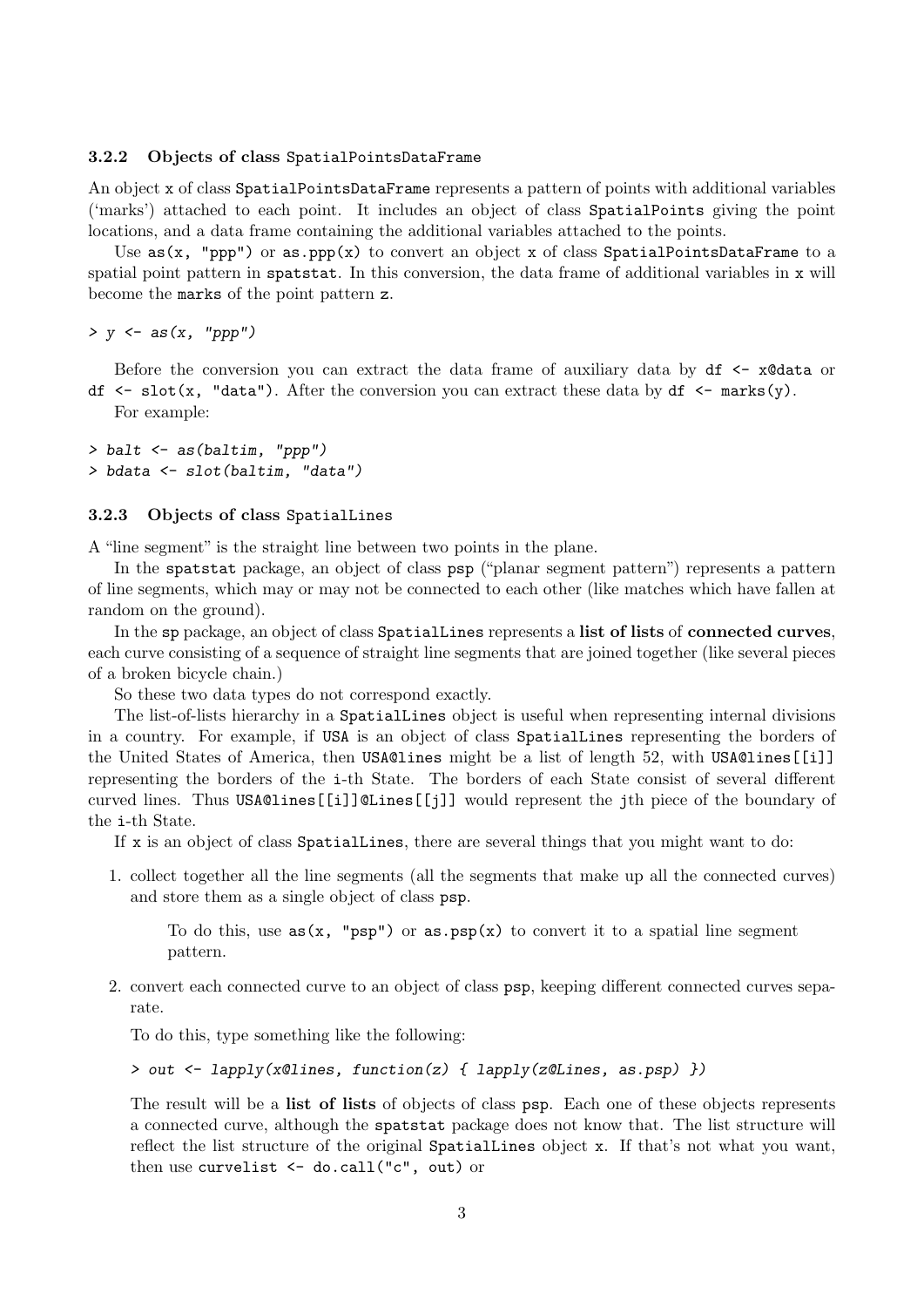> curvegroup <- lapply(out, function(z) { do.call("superimposePSP", z)})

to collapse the list-of-lists-of-psp's into a list-of-psp's. In the first case, curvelist[[i]] is a psp object representing the i-th connected curve. In the second case, curvegroup[[i]] is a psp object containing all the line segments in the i-th group of connected curves (for example the i-th State in the USA example).

The window for the spatial line segment pattern can be specified as an argument window to the function as.psp.

#### 3.2.4 Objects of class SpatialLinesDataFrame

An object x of class SpatialLinesDataFrame is a SpatialLines object with additional data. The additional data is stored as a data frame x@data with one row for each entry in x@lines, that is, one row for each group of connected curves.

In the spatstat package, an object of class psp (representing a collection of line segments) may have a data frame of marks. Note that each *line segment* in a psp object may have different mark values.

If x is an object of class SpatialLinesDataFrame, there are two things that you might want to do:

1. collect together all the line segments that make up all the connected lines, and store them as a single object of class psp.

To do this, use  $as(x, "psp")$  or  $as.psp(x)$  to convert it to a marked spatial line segment pattern.

2. keep each connected curve separate, and convert each connected curve to an object of class psp. To do this, type something like the following:

```
> out <- lapply(x@lines, function(z) { lapply(z@Lines, as.psp) })
> dat <- x@data
> for(i in seq(nrow(dat)))
    out[[i]] \leftarrow \text{laply}(out[[i]], 'marks\leftarrow'', value=dat[i, , drop=FALSE])
```
The result is a list-of-lists-of-psp's. See the previous subsection for explanation on how to change this using c() or superimposePSP.

In either case, the mark variables attached to a particular group of connected lines in the SpatialLinesDataFram object, will be duplicated and attached to each line segment in the resulting psp object.

#### 3.2.5 Objects of class SpatialPolygons

First, so that we don't go completely crazy, let's introduce some terminology. A polygon is a closed curve that is composed of straight line segments. You can draw a polygon without lifting your pen from the paper.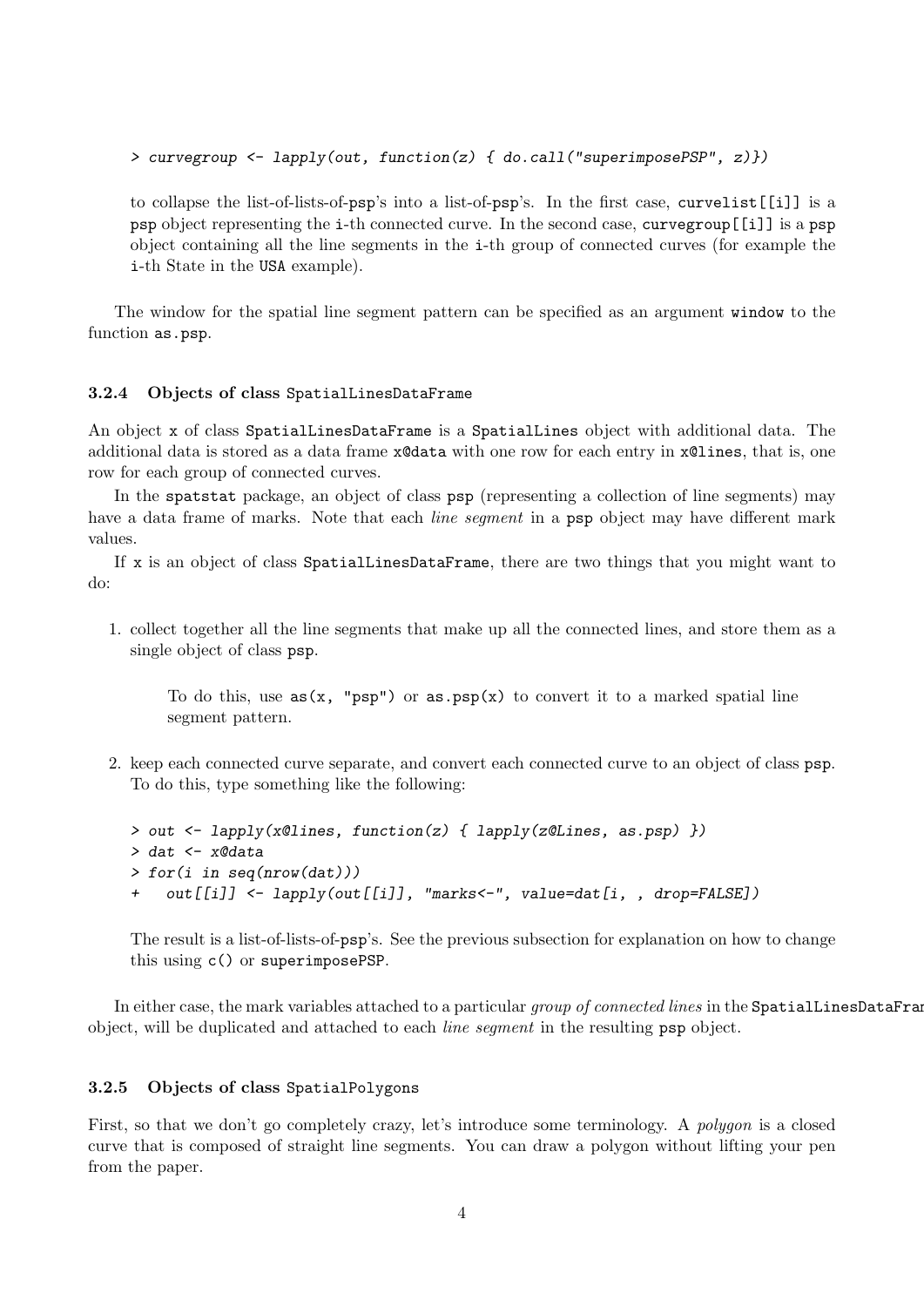

A polygonal region is a region in space whose boundary is composed of straight line segments. A polygonal region may consist of several unconnected pieces, and each piece may have holes. The boundary of a polygonal region consists of one or more polygons. To draw the boundary of a polygonal region, you may need to lift and drop the pen several times.

**polygonal region**



An object of class owin in spatstat represents a polygonal region. It is a region of space that is delimited by boundaries made of lines.

An object x of class SpatialPolygons represents a list of polygonal regions. For example, a single object of class SpatialPolygons could store information about every State in the United States of America (or the United States of Malaysia). Each State would be a separate polygonal region (and it might contain holes such as lakes).

There are two things that you might want to do with an object of class SpatialPolygons:

1. combine all the polygonal regions together into a single polygonal region, and convert this to a single object of class owin.

For example, you could combine all the States of the USA together and obtain a single object that represents the territory of the USA.

To do this, use  $as(x, "own")$  or  $as.own(x)$ . The result is a single window (object of class "owin") in the spatstat package.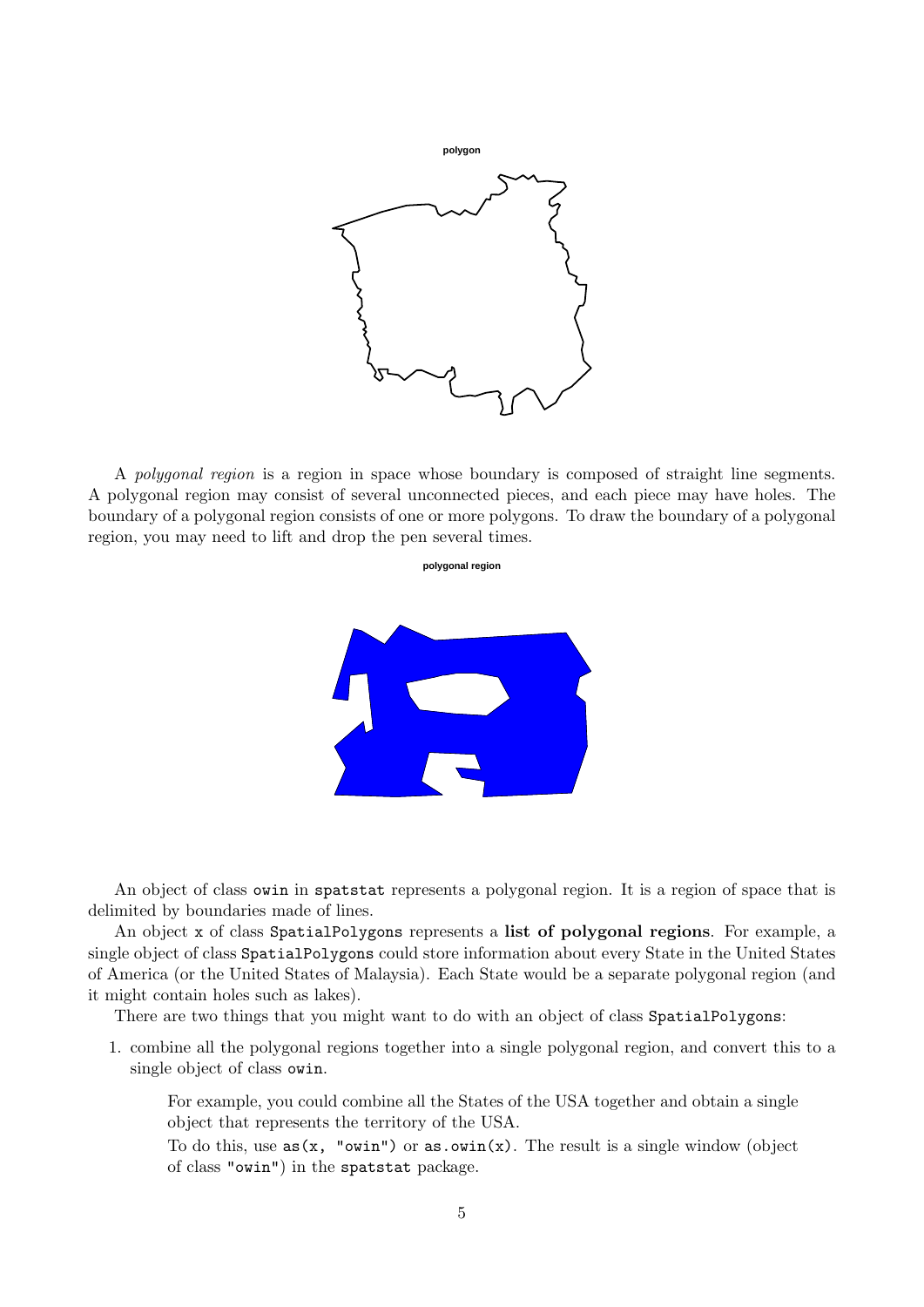2. keep the different polygonal regions separate; convert each one of the polygonal regions to an object of class owin.

For example, you could keep the States of the USA separate, and convert each State to an object of class owin.

To do this, type the following:

```
> regions <- slot(x, "polygons")
> regions <- lapply(regions, function(x) { SpatialPolygons(list(x)) })
> windows <- lapply(regions, as.owin)
```
The result is a list of objects of class owin. Often it would make sense to convert this to a tessellation object, by typing

```
> te <- tess(tiles=windows)
```
The following is different from what happened in previous versions of spatstat (prior to version 1.36-0.)

During the conversion process, the geometry of the polygons will be automatically "repaired" if needed. Polygon data from shapefiles often contain geometrical inconsistencies such as self-intersecting boundaries and overlapping pieces. For example, these can arise from small errors in curve-tracing. Geometrical inconsistencies are tolerated in an object of class SpatialPolygons which is a list of lists of polygonal curves. However, they are not tolerated in an object of class owin, because an owin must specify a well-defined region of space. These data inconsistencies must be repaired to prevent technical problems. Spatstat uses polygon-clipping code to automatically convert polygonal lines into valid polygon boundaries. The repair process changes the number of vertices in each polygon, and the number of polygons (if you chose option 1). To disable the repair process, set spatstat.options(fixpolygons=FALSE).

#### 3.2.6 Objects of class SpatialPolygonsDataFrame

What a mouthful!

An object x of class SpatialPolygonsDataFrame represents a list of polygonal regions, with additional variables attached to each region. It includes an object of class SpatialPolygons giving the spatial regions, and a data frame containing the additional variables attached to the regions. The regions are extracted by

```
> y <- as(x, "SpatialPolygons")
```
and you then proceed as above to convert the curves to spatstat format.

The data frame of auxiliary data is extracted by  $df \leq -x \cdot \text{data}$  or  $df \leq -s \cdot \text{lost}(x, \text{ "data").}$ For example:

```
> cp <- as(columbus, "SpatialPolygons")
> cregions <- slot(cp, "polygons")
> cregions <- lapply(cregions, function(x) { SpatialPolygons(list(x)) })
> cwindows <- lapply(cregions, as.owin)
```
There is currently no facility in spatstat for attaching marks to an owin object directly.

However, spatstat supports objects called hyperframes, which are like data frames except that the entries can be any type of object. Thus we can represent the columbus data in spatstat as follows: